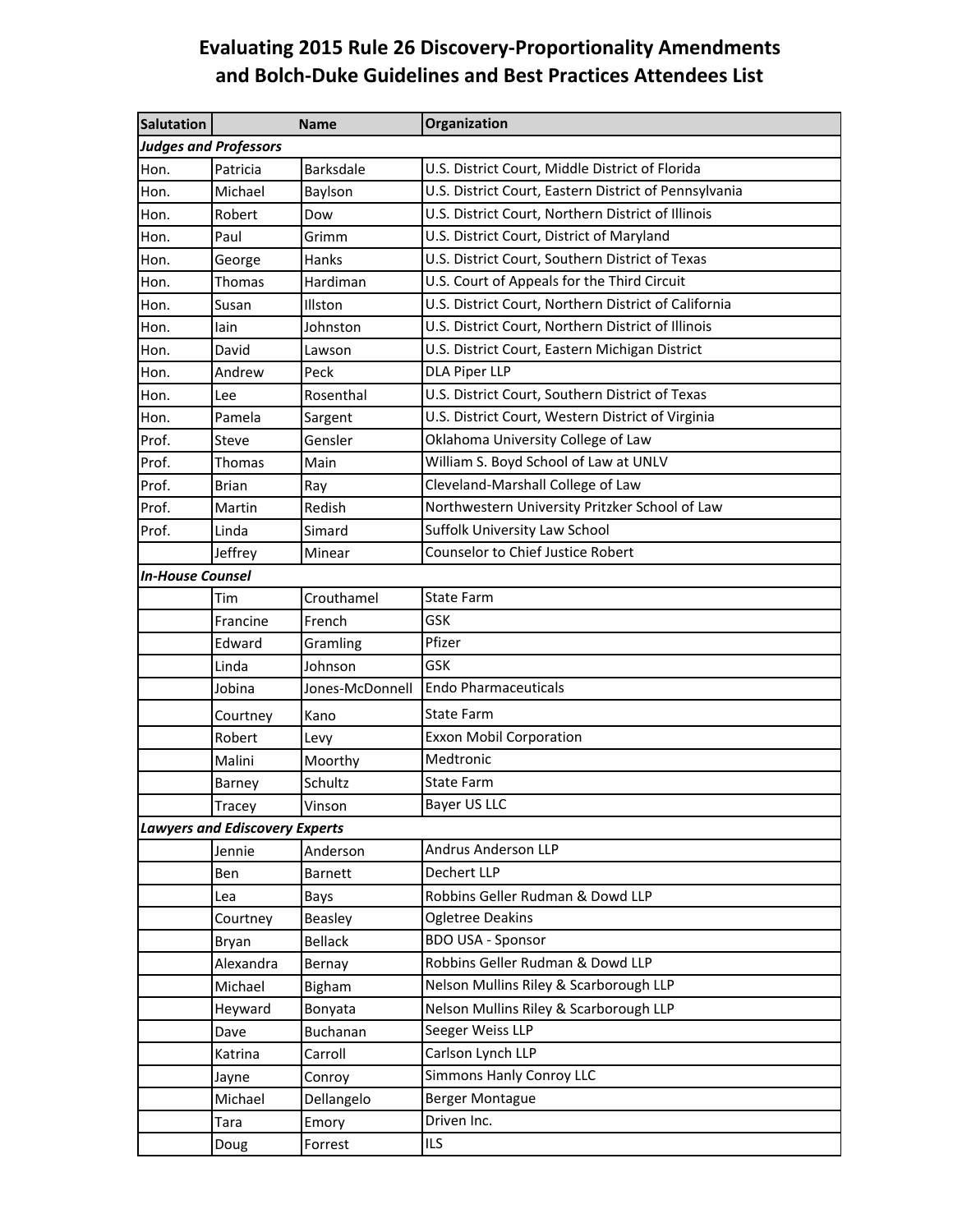## **Evaluating 2015 Rule 26 Discovery‐Proportionality Amendments and Bolch‐Duke Guidelines and Best Practices Attendees List**

| <b>Salutation</b> |                 | <b>Name</b>   | Organization                                                                       |
|-------------------|-----------------|---------------|------------------------------------------------------------------------------------|
|                   | Gail            | Foster        | <b>Baker Botts LLP</b>                                                             |
|                   | Joshua          | Friedman      | Friedman & Houlding LLP                                                            |
|                   | Natalie         | Garcia        | Everlaw - Sponsor                                                                  |
|                   | Joseph          | Guglielmo     | Scott+Scott Attorneys At Law LLP                                                   |
|                   | Peter           | Herzog        | Wheeler Trigg O'Donnell LLP                                                        |
|                   | Jennifer        | Hoekstra      | Aylstock Witkin Kreis & Overholtz PLLC                                             |
|                   | Kristen         | Johnson       | Hagens Berman Sobol Shapiro LLP                                                    |
|                   | Jennifer        | Joost         | Kessler Topaz Meltzer & Check LLP                                                  |
|                   | Kimberly        | Justice       | Freed Kanner London & Millen LLC                                                   |
|                   | Elana           | Katcher       | Kaplan Fox & Kilsheimer LLP                                                        |
|                   | <b>Brittany</b> | Kauffman      | <b>IAALS</b>                                                                       |
|                   | Beth            | Kaufman       | Incoming-Chair, ABA Section of Litigation; Schoeman Updike<br>Kaufman & Gerber LLP |
|                   | Jeannine        | Kenney        | <b>Hausfeld LLP</b>                                                                |
|                   | Sarah           | Lafreniere    | Hausfeld LLP                                                                       |
|                   | Amanda          | Lawrence      | Scott+Scott Attorneys at Law LLP                                                   |
|                   | Michelle        | Looby         | <b>Gustafson Gluek PLLC</b>                                                        |
|                   | John            | Martin        | Nelson Mullins Riley & Scarborough LLP                                             |
|                   | Tom             | Mastroianni   | Fox Rothschild LLP                                                                 |
|                   | Jessica         | MacAuley      | Hagens Berman Sobol Shapiro LLP                                                    |
|                   | Jessica         | Meeder        | Murphy Falcon Murphy                                                               |
|                   | Trent           | Miracle       | Simmons Hanly Conroy LLC                                                           |
|                   | Patrick         | Oot           | Shook Hardy & Bacon LLP                                                            |
|                   | Rachel          | Passaretti-Wu | Dechert LLP                                                                        |
|                   | Justin          | Patrick       | Gibbs & Bruns LLP                                                                  |
|                   | James           | Pizzirusso    | Hausfeld                                                                           |
|                   | Laurence        | Pulgram       | Past-Chair, ABA Section of Litigation; Fenwick & West LLP                          |
|                   | Jonathan        | Redgrave      | Redgrave LLP                                                                       |
|                   | Kathryn         | Reilly        | Wheeler Trigg O'Donnell LLP                                                        |
|                   | Alex            | Roberts       | <b>Beck Redden LLP</b>                                                             |
|                   | John            | Rosenthal     | Winston & Strawn LLP                                                               |
|                   | Hilary          | Scherrer      | <b>Hausfeld LLP</b>                                                                |
|                   | Jennifer        | Scullion      | Seeger Weiss LLP                                                                   |
|                   | Kathleen        | Shih          | Quinn Emanuel Urquhart & Sullivan LLP                                              |
|                   | Maura           | Smith         | Riker Danzig Scherer Hyland & Perretti LLP                                         |
|                   | George          | Socha         | <b>BDO USA - Sponsor</b>                                                           |
|                   | Ronni           | Solomon       | King & Spalding LLP                                                                |
|                   | Adam            | Spicer        | <b>Butler Snow LLP</b>                                                             |
|                   | Todd            | Stenerson     | Shearman & Sterling LLP                                                            |
|                   | Tara            | Sutton        | Robins Kaplan LLP                                                                  |
|                   | Rachel          | Tausend       | <b>K&amp;L Gates LLP</b>                                                           |
|                   | Gene            | Vance         | American Bar Association; Stoll Keenon Ogden PLLC                                  |
|                   | Paul            | Weiner        | Littler Mendelson PC                                                               |
|                   | Gary            | Wilson        | Robins Kaplan LLP                                                                  |
|                   | Makenzie        | Windfelder    | McCarter & English LLP                                                             |
|                   | Clair           | Wischusen     | Fox Rothschild LLP                                                                 |